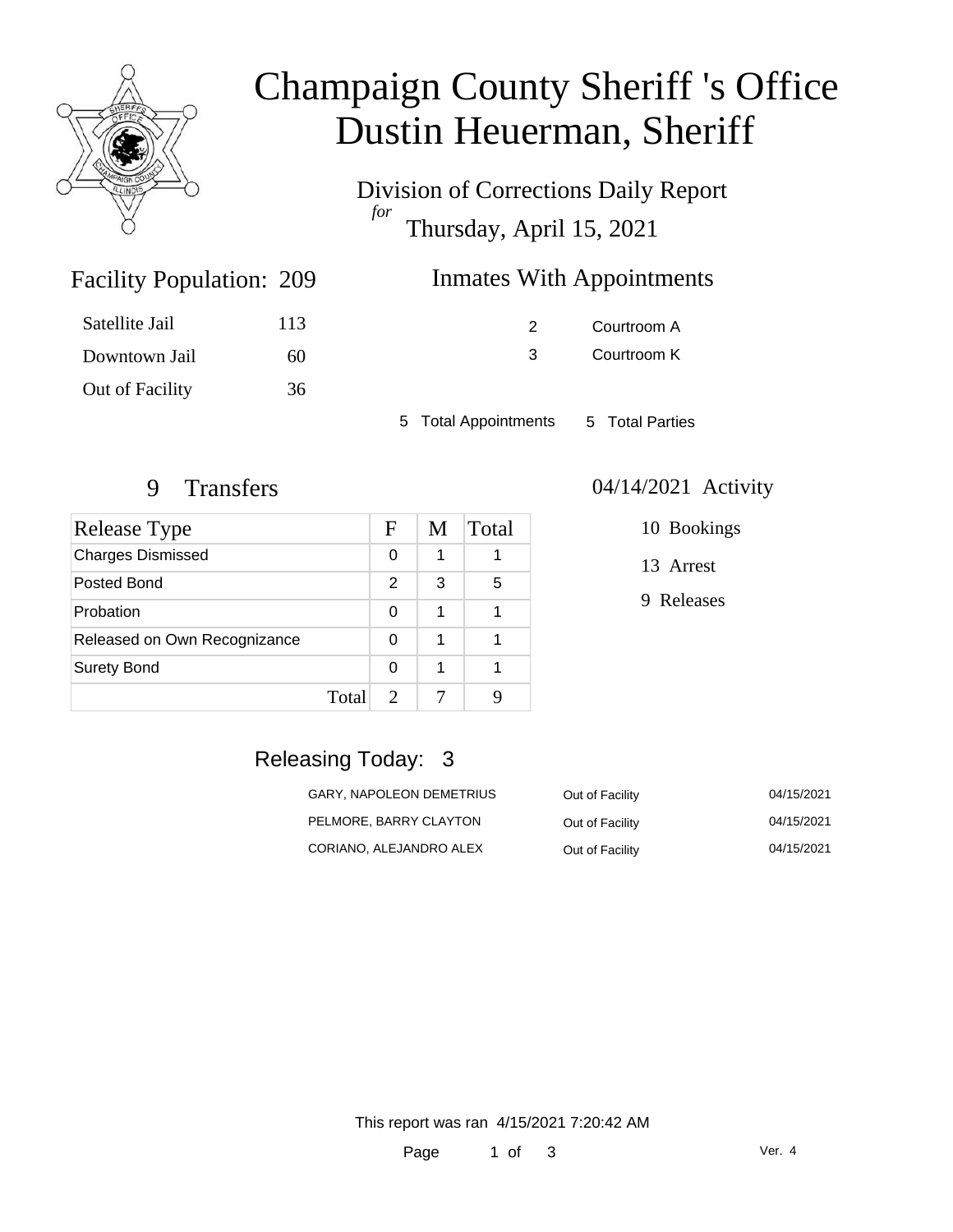

# Champaign County Sheriff 's Office Dustin Heuerman, Sheriff

Division of Corrections Daily Report *for* Thursday, April 15, 2021

#### Custody Status Count

- Electronic Home Dentention 34
	- Felony Arraignment 25
		- Felony Other 1
	- Felony Pre-Sentence 7
	- Felony Pre-Sentence DUI 1
		- Felony Pre-Trial 92
	- Felony Sentenced CCSO 2
	- Felony Sentenced IDOC 25
		- Hold Sentenced IDOC 6
		- Misdemeanor Pre-Trial 7
			- Petition to Revoke 1
			- Remanded to DHS 8
				- Total 209

This report was ran 4/15/2021 7:20:42 AM